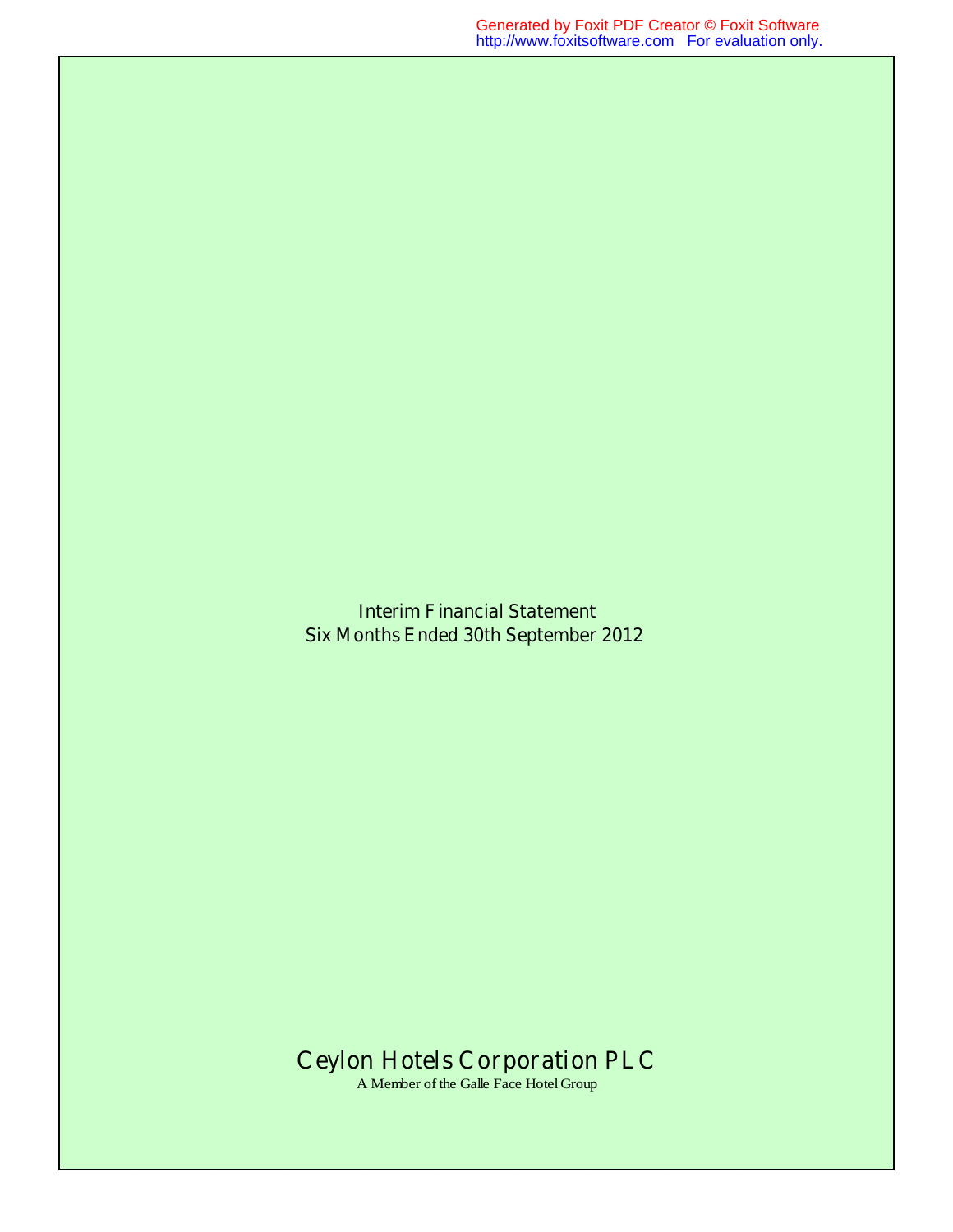Generated by Foxit PDF Creator © Foxit Software http://www.foxitsoftware.com For evaluation only.

## **Ceylon Hotels Corporation PLC**



CORPORATE INFORMATION

#### **Stock Exchange Listing**

Colombo Stock Exchange of Sri Lanka The Ordinary Shares of the Corporation are listed with the

#### **Directors**

Mr. E.M.Mangala Boyagoda Mr. G.T.Kuttiarachchi Mr. Lakshman Samarasinghe - Chairman Mr. Kuvera De Zoysa Mr. Priyantha Maddumage Dr. Chrisantha Nonis Mr. Sanjeev Gardiner Dr. Dennis Aloysius

#### **Secretaries**

Accounting Systems Secretarial Services (Pvt) Limited 02, Castle Lane, Colombo 04.

#### **Registered Office**

327 Union Place Colombo 02. Company Registration No PB 3283 Ceylon Hotels Corporation PLC Fax : 011 5345875 Telephone:- 011 2449168/ 011 2421847 /011 5634573 / 011 5634649

#### **Auditors**

32A, Sir Mohamed Macan Markar Mw.,Colombo 03. KPMG Ford, Rhodes, Thornton & Co.

#### **Hotel Reservations**

Website : www.ceylonhotels.lk Ceylon Hotels Corporation PLC Regency Wing - Galle Face Hotel 02, Galle Road, Colombo 3 Tel: 011 5585858 Fax : 011 5345882 Email : sales@ceylonhotels.net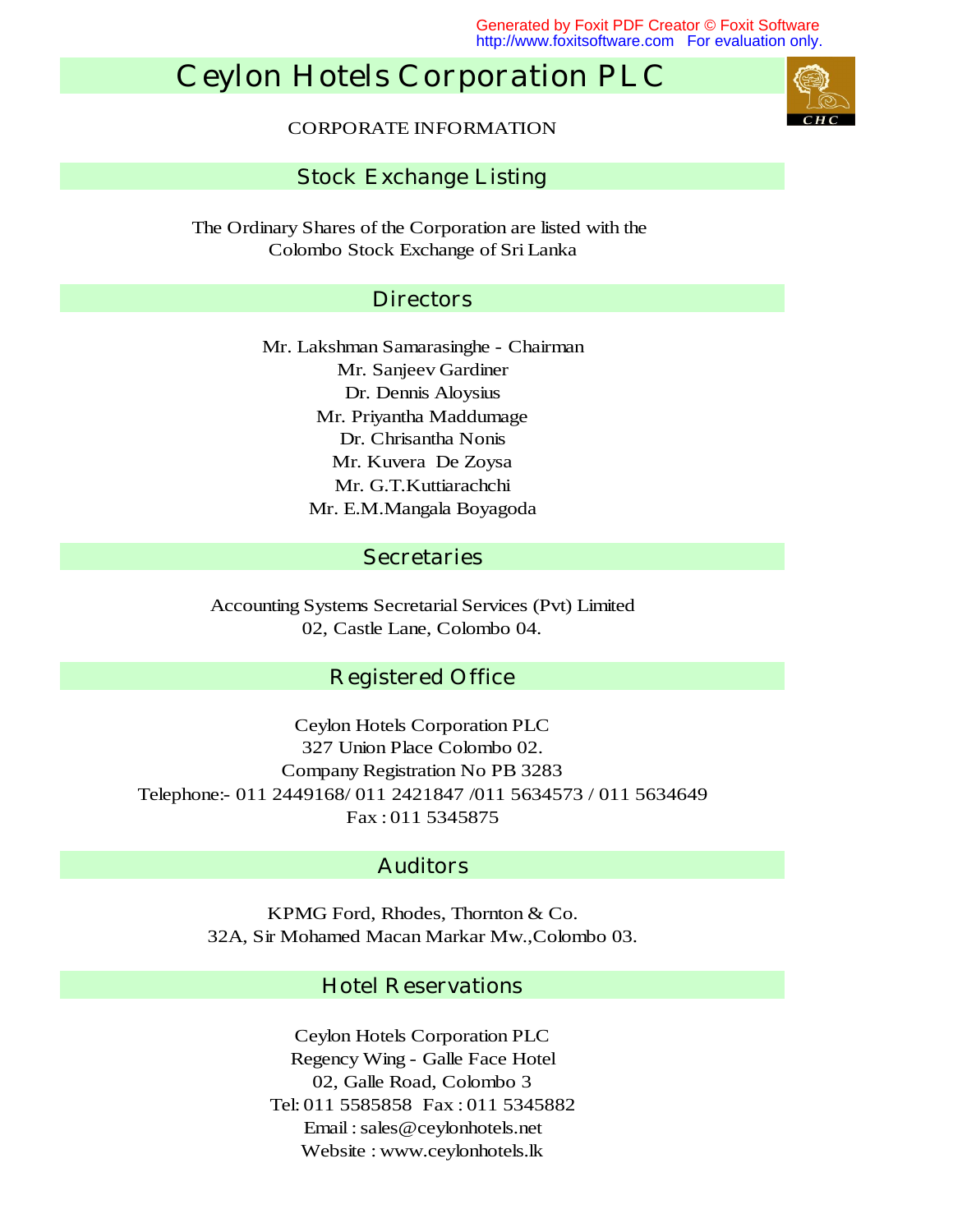#### **BALANCE SHEET**

|                                                                       | Group                     |                           | Company                   |                           |  |
|-----------------------------------------------------------------------|---------------------------|---------------------------|---------------------------|---------------------------|--|
| As at                                                                 | 30.09.2012<br>(Rs. '000') | 31.03.2012<br>(Rs. '000') | 30.09.2012<br>(Rs. '000') | 31.03.2012<br>(Rs. '000') |  |
| <b>ASSETS</b>                                                         |                           |                           |                           |                           |  |
| <b>Non- Current Assets</b>                                            |                           |                           |                           |                           |  |
| Property, Plant & Equipment                                           | 7,849,774                 | 7,866,201                 | 538,228                   | 551,959                   |  |
| <b>Investments in Subsidiary Companies</b>                            |                           |                           | 41,956                    | 41,956                    |  |
| <b>Investment Property</b>                                            |                           |                           | 986,561                   | 986,561                   |  |
| <b>Intangible Assets</b>                                              | 518,383                   | 518,383                   | 518,383                   | 518,383                   |  |
|                                                                       | 8,368,157                 | 8,384,584                 | 2,085,128                 | 2,098,860                 |  |
| <b>Current Assets</b>                                                 |                           |                           |                           |                           |  |
| Inventories                                                           | 63,436                    | 59,330                    |                           |                           |  |
| Trade & Other Receivables                                             | 236,205                   | 199,224                   | 213,298                   | 188,500                   |  |
| Cash & Cash Equivalents                                               | 47,986                    | 66,194                    | 7,477                     | 7,444                     |  |
|                                                                       | 347,628                   | 324,748                   | 220,774                   | 195,944                   |  |
|                                                                       |                           |                           |                           |                           |  |
| <b>TOTAL ASSETS</b>                                                   | 8,715,785                 | 8,709,333                 | 2,305,902                 | 2,294,804                 |  |
| <b>EQUITY AND LIABILITIES</b>                                         |                           |                           |                           |                           |  |
| <b>Capital &amp; Reserves</b>                                         |                           |                           |                           |                           |  |
| <b>Stated Capital</b>                                                 | 1,220,426                 | 1,220,426                 | 1,220,426                 | 1,220,426                 |  |
| Reserves                                                              | 4,848,616                 | 4,880,416                 | 595,822                   | 606,512                   |  |
| <b>Accumulated Losses</b>                                             | (176, 163)                | (191, 765)                | (390,077)                 | (390, 758)                |  |
|                                                                       | 5,892,879                 | 5,909,077                 | 1,426,171                 | 1,436,179                 |  |
|                                                                       |                           |                           |                           |                           |  |
| <b>Minority Interest</b>                                              | 1,352,381<br>1,352,381    | 1,336,242<br>1,336,242    | $\blacksquare$            | $\blacksquare$            |  |
|                                                                       |                           |                           |                           |                           |  |
| <b>Total Equity</b>                                                   | 7,245,260                 | 7,245,320                 | 1,426,171                 | 1,436,179                 |  |
|                                                                       |                           |                           |                           |                           |  |
| <b>Non Current Liabilities</b>                                        |                           |                           |                           |                           |  |
| <b>Interest Bearing Borrowings</b><br><b>Deferred Tax Liabilities</b> | 402,849<br>255,142        | 443,175<br>257,111        | 210,745<br>4,508          | 238,570<br>6,898          |  |
| <b>Employee Benefits</b>                                              | 9,593                     | 8,246                     | 6,593                     | 6,181                     |  |
|                                                                       | 667,584                   | 708,531                   | 221,846                   | 251,649                   |  |
| <b>Current Liabilities</b>                                            |                           |                           |                           |                           |  |
|                                                                       |                           |                           |                           |                           |  |
| Trade and Other Payables                                              | 600,901                   | 558,156                   | 503,902                   | 437,946                   |  |
| <b>Interest Bearing Borrowings</b>                                    | 88,939                    | 89,599                    | 76,439                    | 76,439                    |  |
| Non Interest Bearing Borrowings                                       | 1,802                     | 1,802                     | 1,522                     | 1,522                     |  |
| <b>Bank Overdrafts</b>                                                | 111,297                   | 105,926                   | 76,021                    | 91,068                    |  |
|                                                                       | 802,941                   | 755,483                   | 657,884                   | 606,976                   |  |
| <b>TOTAL EQUITY AND LIABILITIES</b>                                   | 8,715,785                 | 8,709,333                 | 2,305,902                 | 2,294,804                 |  |
|                                                                       |                           |                           |                           |                           |  |
| Net Assets per Share (Rs.)                                            | 34.30                     | 34.39                     | 8.30                      | 8.36                      |  |

Note : The above figures for the Six Months ended 30th September 2012 are provisional and subject to Audit Figures in brackets indicate deductions.

All values are in Rupees Thousands unless otherwise stated.

I certify that the Financial Statements comply with the requirements of the Companies Act No. 07 of 2007.

**Financial Controller**

Chairman Director

**Lakshman Samarasinghe Priyantha Maddumage**

Colombo, 05 November 2012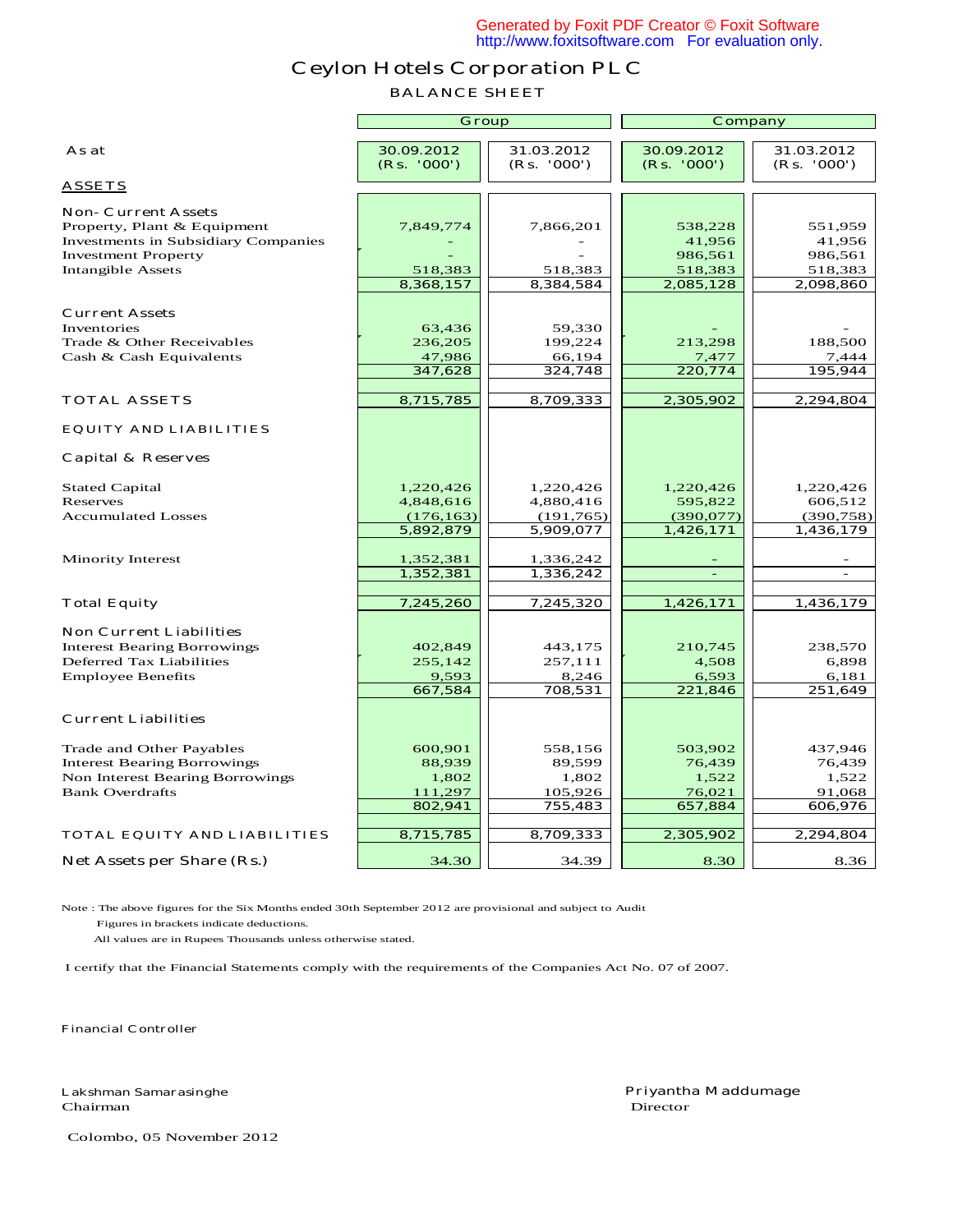

## **INCOME STATEMENT**

|                                      |                    | Group                                              |                                           |                    | <b>Company</b>                                     |                    |                                           |                   | <b>Variance</b>          |
|--------------------------------------|--------------------|----------------------------------------------------|-------------------------------------------|--------------------|----------------------------------------------------|--------------------|-------------------------------------------|-------------------|--------------------------|
|                                      |                    | <b>Three Months Ended</b><br><b>30th September</b> | <b>Six Months Ended</b><br>30th September |                    | <b>Three Months Ended</b><br><b>30th September</b> |                    | <b>Six Months Ended</b><br>30th September |                   | Year                     |
|                                      | 2012<br>(Rs.'000') | 2011<br>(Rs.'000')                                 | 2012<br>(Rs.'000'                         | 2011<br>(Rs.'000') | 2012<br>(Rs.'000'                                  | 2011<br>(Rs.'000') | 2012<br>(Rs.'000')                        | 2011<br>(Rs.'000' | (Group)<br>$\frac{0}{0}$ |
| Revenue                              | 237,768            | 209,883                                            | 444,010                                   | 379,132            | 10,054                                             | 81,023             | 21,001                                    | 145,866           | 17                       |
| <b>Cost of Sales</b>                 | (54, 616)          | (58, 844)                                          | (109, 944)                                | (110, 931)         |                                                    | (27, 658)          |                                           | (51, 823)         | $\mathbf{1}$             |
| <b>Gross Profit</b>                  | 183,152            | 151,039                                            | 334,066                                   | 268,201            | 10,054                                             | 53,365             | 21,001                                    | 94,043            | 25                       |
| Other Operating Income               | 25,296             | 15,382                                             | 42,296                                    | 21,889             | 17,539                                             | 3,071              | 27,567                                    | 5,129             | 93                       |
| <b>Administration Expenses</b>       | (155, 227)         | (140, 894)                                         | (314, 348)                                | (259, 125)         | (25, 441)                                          | (54, 743)          | (52,730)                                  | (96,206)          | (21)                     |
| <b>Marketing Expenses</b>            | (7,792)            | (7, 287)                                           | (14, 737)                                 | (12,070)           | (1)                                                | (3,231)            | (3)                                       | (4,784)           | (22)                     |
| <b>Other Operating Expenses</b>      | (3, 154)           | (2,961)                                            | (8,012)                                   | (4,994)            | (2)                                                | (2,843)            | (2)                                       | (4,545)           | (60)                     |
| <b>Profit/(Loss)from Operations</b>  | 42,275             | 15,280                                             | 39,265                                    | 13,902             | 2,149                                              | (4,381)            | (4,167)                                   | (6,363)           | 182                      |
| <b>Finance Expenses</b>              | (14, 945)          | (16,949)                                           | (30,037)                                  | (32, 621)          | (4,001)                                            | (16, 477)          | (8,232)                                   | (31,691)          | 8                        |
| <b>Profit/(Loss) before Taxation</b> | 27,331             | (1,669)                                            | 9,228                                     | (18, 719)          | (1,852)                                            | (20, 857)          | (12, 399)                                 | (38, 054)         | 149                      |
| <b>Income Tax Expenses</b>           | (5,903)            | (2,560)                                            | (7,253)                                   | (5,061)            | 2,390                                              |                    | 2,390                                     |                   | (43)                     |
| Net Profit/(Loss) after Tax          | 21,428             | (4,229)                                            | 1,975                                     | (23,781)           | 538                                                | (20, 857)          | (10,009)                                  | (38, 054)         | 108                      |
| Minority Interest                    | (11, 867)          | (5,794)                                            | (18, 172)                                 | (7,611)            |                                                    |                    |                                           |                   | 139                      |
| Net Profit/(Loss)                    | 9,560              | (10, 023)                                          | (16, 197)                                 | (31, 391)          | 538                                                | (20, 857)          | (10,009)                                  | (38, 054)         | 48                       |
| Earnings/(Loss) per Share            | 0.06               | (0.06)                                             | (0.09)                                    | (0.18)             | 0.00                                               | (0.12)             | (0.06)                                    | 0.00              | 48                       |

Note : The above figures for the Six Months ended 30th September 2012 are provisional and subject to Audit

Figures in brackets indicate deductions.

All values are in Rupees Thousands unless otherwise stated.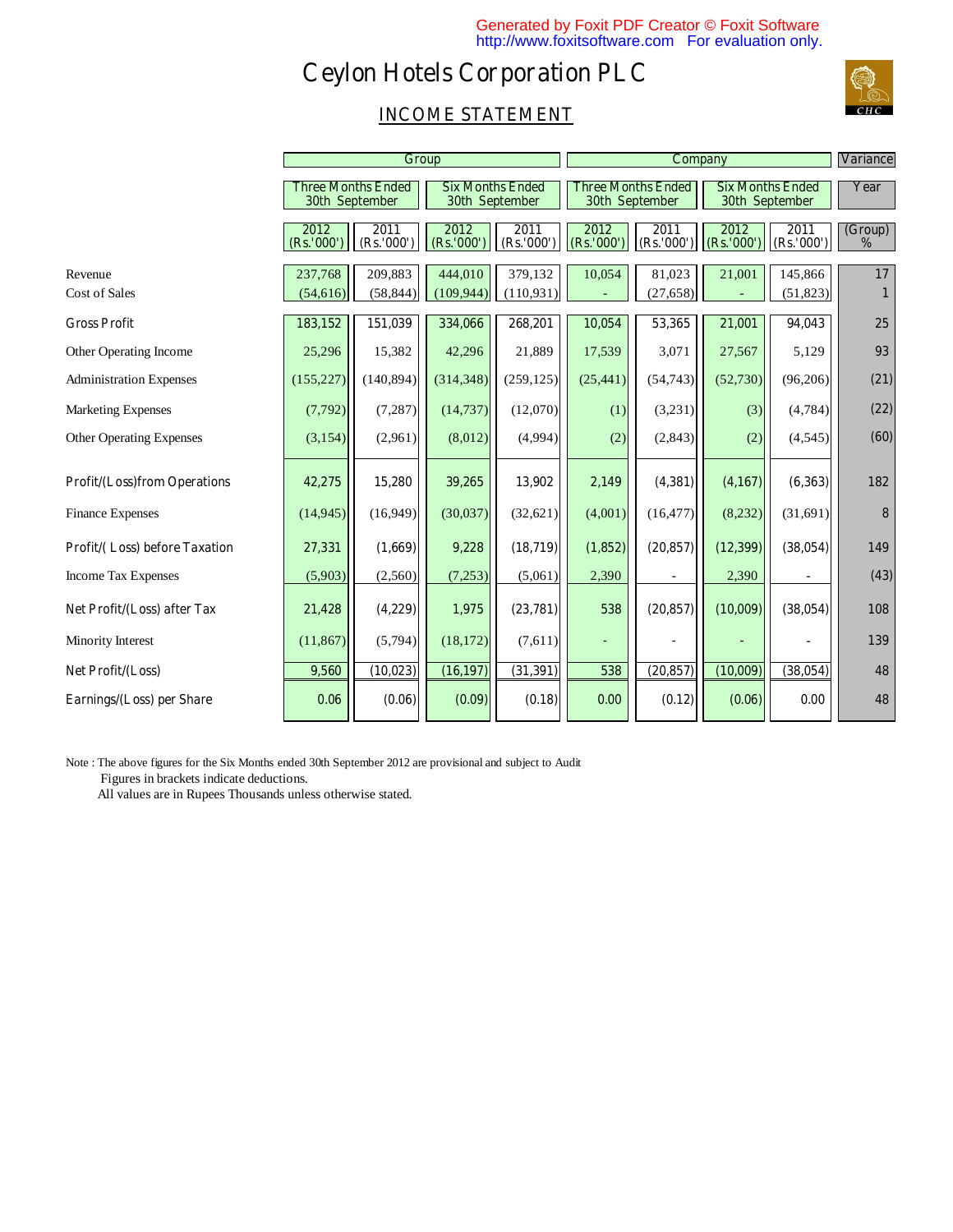**STATEMENT OF CHANGES IN EQUITY - COMPANY**



|                                                  | (Rs.'000') | (Rs. |
|--------------------------------------------------|------------|------|
| <b>Balance as at 31st March 2010</b>             | 1,220,426  |      |
| Surplus on Revaluation of Investment Property    |            |      |
| Deferred Tax impact due to reduction in tax rate |            |      |
| <b>Transfers</b>                                 |            |      |
| Net Profit / (Loss) for the Year                 |            |      |
| Balance as at 31st March 2011                    | 1,220,426  |      |
| <b>Transfers</b>                                 |            |      |
| Net Profit / (Loss) for the Period               |            |      |
| Balance as at 31st March 2012                    | 1,220,426  |      |
| <b>Transfers</b>                                 |            |      |
| Net Profit / (Loss) for the Period               |            |      |
| Balance as at 30th September 2012                | 1,220,426  |      |
|                                                  |            |      |
|                                                  |            |      |

|                                                  | <b>Stated</b><br>Capital<br>(Rs.'000') | Capital<br><b>Reserves</b><br>(Rs.'000') | <b>Revaluation</b><br><b>Reserves</b><br>(Rs.'000') | <b>General</b><br><b>Reserves</b><br>(Rs.'000') | <b>Accumulated</b><br><b>Losses</b><br>(Rs.'000') | <b>Total</b><br><b>Equity</b><br>(Rs.'000') |
|--------------------------------------------------|----------------------------------------|------------------------------------------|-----------------------------------------------------|-------------------------------------------------|---------------------------------------------------|---------------------------------------------|
| <b>Balance as at 31st March 2010</b>             | 1,220,426                              | 8,128                                    | 462,152                                             | 166,718                                         | (330, 207)                                        | 1,527,217                                   |
| Surplus on Revaluation of Investment Property    |                                        |                                          |                                                     |                                                 | 2,350                                             | 2,350                                       |
| Deferred Tax impact due to reduction in tax rate |                                        |                                          | 12,274                                              |                                                 |                                                   | 12,274                                      |
| <b>Transfers</b>                                 |                                        |                                          | (21, 380)                                           |                                                 | 21,380                                            |                                             |
| Net Profit / (Loss) for the Year                 |                                        |                                          |                                                     |                                                 | (59, 664)                                         | (59, 664)                                   |
| <b>Balance as at 31st March 2011</b>             | 1,220,426                              | 8,128                                    | 453,045                                             | 166,718                                         | (366, 142)                                        | 1,482,176                                   |
| <b>Transfers</b>                                 |                                        |                                          | (21, 380)                                           |                                                 | 21,380                                            |                                             |
| Net Profit / (Loss) for the Period               |                                        |                                          |                                                     |                                                 | (45,996)                                          | (45,996)                                    |
| Balance as at 31st March 2012                    | 1,220,426                              | 8,128                                    | 431,666                                             | 166,718                                         | (390, 758)                                        | 1,436,179                                   |
| <b>Transfers</b>                                 |                                        |                                          | (10,690)                                            |                                                 | 10,690                                            |                                             |
| Net Profit / (Loss) for the Period               |                                        |                                          |                                                     |                                                 | (10,009)                                          | (10,009)                                    |
| <b>Balance as at 30th September 2012</b>         | 1,220,426                              | 8,128                                    | 420,976                                             | 166,718                                         | (390, 077)                                        | 1,426,171                                   |
|                                                  |                                        |                                          |                                                     |                                                 |                                                   |                                             |

**STATEMENT OF CHANGES IN EQUITY - COMPANY**

| <b>Stated</b><br>Capital<br>(Rs.'000') | Capital<br><b>Reserves</b><br>(Rs.'000') | <b>Revaluation</b><br><b>Reserves</b><br>(Rs.'000') | <b>General</b><br><b>Reserves</b><br>(Rs.'000') | <b>Accumulated</b><br><b>Losses</b><br>(Rs.'000') | <b>Total</b><br><b>Equity</b><br>(Rs. '000') |
|----------------------------------------|------------------------------------------|-----------------------------------------------------|-------------------------------------------------|---------------------------------------------------|----------------------------------------------|
| 1,220,426                              | 8,128                                    | 518,476                                             | 166,718                                         | (399, 085)                                        | 1,514,663                                    |
|                                        |                                          | (33,051)                                            |                                                 | 84,796                                            | 51,745                                       |
| 1,220,426                              | 8,128                                    | 485,424                                             | 166,718                                         | (314, 288)                                        | 1,566,408                                    |
|                                        |                                          |                                                     |                                                 |                                                   | (39, 192)                                    |
|                                        |                                          | (21, 165)                                           |                                                 | 21,165                                            |                                              |
|                                        |                                          | (2,108)                                             |                                                 | 2,108                                             |                                              |
| 1,220,426                              | 8,128                                    | 462,152                                             | 166,718                                         | (330, 207)                                        | 1,527,216                                    |
|                                        |                                          |                                                     |                                                 | 2,350                                             | 2,350                                        |
|                                        |                                          | (21, 380)                                           |                                                 | 21,380                                            |                                              |
|                                        |                                          |                                                     |                                                 |                                                   | (59, 664)                                    |
|                                        |                                          | 12,274                                              |                                                 |                                                   | 12,274                                       |
| 1,220,426                              | 8,128                                    | 453,045                                             | 166,718                                         | (366, 141)                                        | 1,482,175                                    |
|                                        |                                          | (10,690)                                            |                                                 | 10,690                                            |                                              |
|                                        |                                          |                                                     |                                                 |                                                   | (38,054)                                     |
| 1,220,426                              | 8,128                                    | 442,356                                             | 166,718                                         | (393, 506)                                        | 1,444,121                                    |
|                                        |                                          |                                                     |                                                 |                                                   | (39, 192)<br>(59, 664)<br>(38,054)           |

Note : The above figures for the Six Months ended 30th September 2012 are provisional and subject to Audit Figures in brackets indicate deductions.

All values are in Rupees Thousands unless otherwise stated.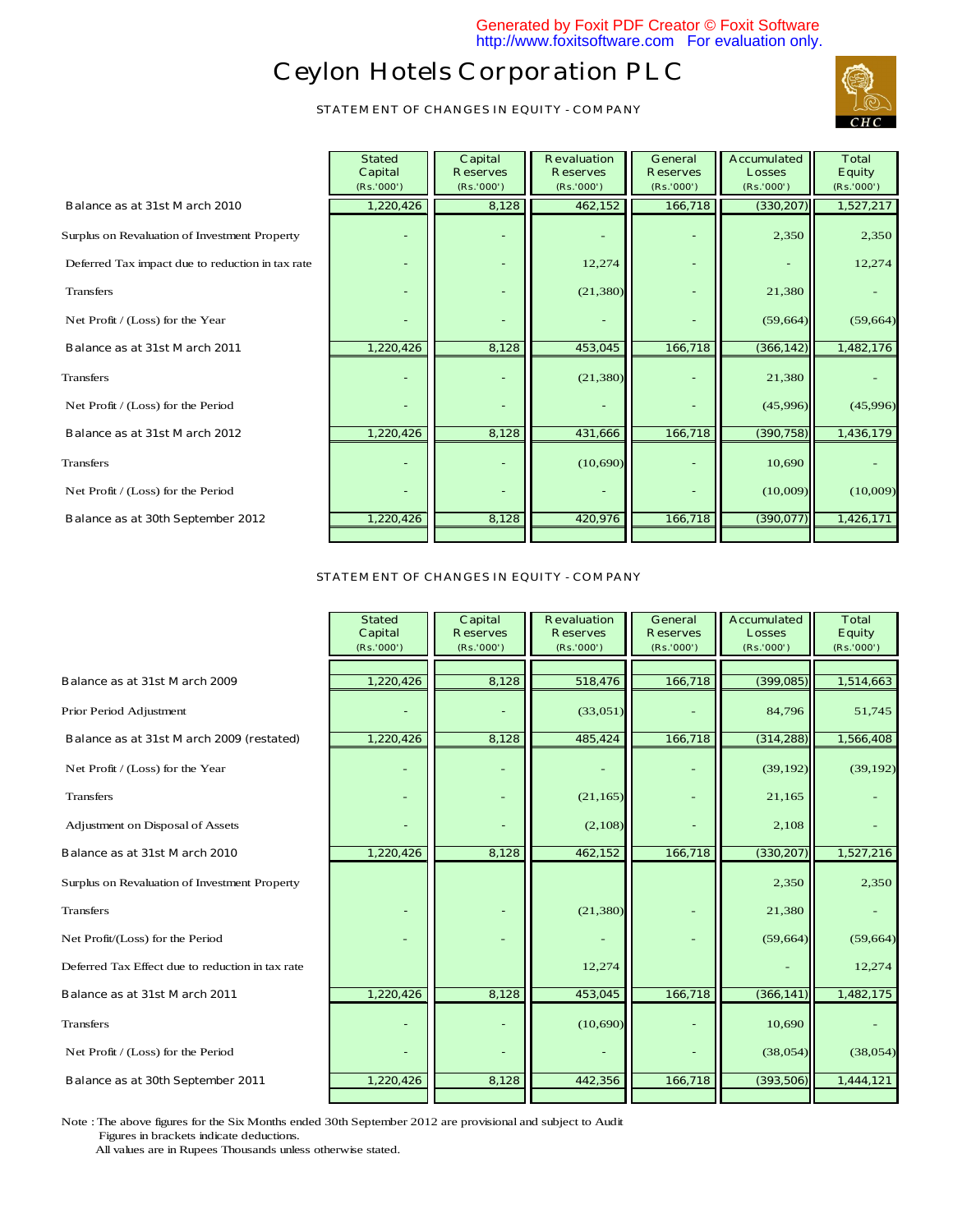- 1990 - 1990 - 1990 - 1990 - 1990 - 1990 - 1990 - 1990 - 1990 - 1990 - 1990 - 1990 - 1990 - 1990 - 1990 - 199

## **Ceylon Hotels Corporation PLC**

**STATEMENT OF CHANGES IN EQUITY - GROUP**

|                                                       | <b>Stated</b><br><b>Capital</b><br>(Rs. '000') | <b>Capital</b><br><b>Reserves</b><br>(Rs.'000') | <b>Revaluation</b><br><b>Reserves</b><br>(Rs.'000') | General<br><b>Reserves</b><br>(Rs.'000') | <b>Accumulated</b><br><b>Losses</b><br>(Rs.'000') | <b>Total</b><br>(Rs.'000') | <b>Minority</b><br><b>Interest</b><br>(Rs, '000') | <b>Total</b><br><b>Equity</b><br>(Rs.'000') |
|-------------------------------------------------------|------------------------------------------------|-------------------------------------------------|-----------------------------------------------------|------------------------------------------|---------------------------------------------------|----------------------------|---------------------------------------------------|---------------------------------------------|
| Balance as at 31st March 2010                         | 1,220,426                                      | 8,128                                           | 3,752,609                                           | 170,019                                  | (362, 694)                                        | 4,788,487                  | 989,355                                           | 5,777,842                                   |
|                                                       |                                                |                                                 |                                                     |                                          |                                                   |                            |                                                   |                                             |
| Surplus on Revaluation of Property, Plant & Equipment |                                                |                                                 | 1,082,159                                           |                                          |                                                   | 1,082,159                  | 331,493                                           | 1,413,651                                   |
| Change in fair value on investment Property           | $\overline{\phantom{a}}$                       |                                                 |                                                     |                                          | 2,350                                             | 2,350                      |                                                   | 2,350                                       |
| Deferred Tax on Revaluation                           | $\overline{a}$                                 |                                                 | (64, 526)                                           |                                          |                                                   | (64, 526)                  | (19,766)                                          | (84, 292)                                   |
| <b>Transfers</b>                                      | $\overline{\phantom{0}}$                       |                                                 | (36, 594)                                           |                                          | 36,594                                            |                            |                                                   |                                             |
| Deferred Tax impact due to reduction in tax rate      | $\overline{\phantom{a}}$                       |                                                 | 29,613                                              |                                          |                                                   | 29,613                     | 5,312                                             | 34.925                                      |
| Net Profit / (Loss) for the Year                      |                                                |                                                 |                                                     |                                          | 40,615                                            | 40,615                     | 10,928                                            | 51,543                                      |
| Acquisition of Subsidiary                             |                                                |                                                 |                                                     |                                          |                                                   |                            | $\Omega$                                          | $\overline{0}$                              |
| Preference Share Dividends Paid                       |                                                |                                                 |                                                     |                                          |                                                   |                            | (33)                                              | (33)                                        |
| Balance as at 31st March 2011                         | 1,220,426                                      | 8,128                                           | 4,763,261                                           | 170,019                                  | (283, 136)                                        | 5,878,699                  | 1,317,287                                         | 7,195,985                                   |
| Transfers to Retained Earnings                        | ۳                                              |                                                 | (63, 597)                                           |                                          | 63,597                                            |                            |                                                   |                                             |
| Deferred Tax effect on rate change                    | $\overline{\phantom{a}}$                       |                                                 | 2,605                                               |                                          |                                                   | 2,605                      |                                                   | 2,605                                       |
| Net Profit /(Loss) for the Period                     |                                                |                                                 |                                                     |                                          | 27,774                                            | 27,774                     | 19,607                                            | 47,381                                      |
| Ordinary Share Dividend paid                          |                                                |                                                 |                                                     |                                          |                                                   |                            | (619)                                             | (619)                                       |
| Preference Share Dividend paid                        | ٠                                              |                                                 |                                                     |                                          |                                                   |                            | (33)                                              | (33)                                        |
| Balance as at 31st March 2012                         | 1,220,426                                      | 8,128                                           | 4,702,269                                           | 170,019                                  | (191, 765)                                        | 5,909,077                  | 1,336,242                                         | 7,245,320                                   |
| Transfers to Retained Earnings                        | ٠                                              |                                                 | (31, 799)                                           |                                          | 31,799                                            |                            |                                                   |                                             |
| Net Profit /(Loss) for the Period                     | ٠                                              |                                                 |                                                     |                                          | (16, 197)                                         | (16, 197)                  | 18,172                                            | 1,975                                       |
| Ordinary Share Dividend paid                          |                                                |                                                 |                                                     |                                          |                                                   |                            | (2,032)                                           | (2,032)                                     |
| Balance as at 30th September 2012                     | 1,220,426                                      | 8,128                                           | 4,670,470                                           | 170,019                                  | (176, 163)                                        | 5,892,879                  | 1,352,381                                         | 7,245,260                                   |

**STATEMENT OF CHANGES IN EQUITY - GROUP**

|                                                  | <b>Stated</b><br>Capital<br>(Rs. '000') | Capital<br><b>Reserves</b><br>(Rs.'000') | <b>Revaluation</b><br><b>Reserves</b><br>(Rs.'000') | General<br><b>Reserves</b><br>(Rs. '000') | <b>Accumulated</b><br><b>Losses</b><br>(Rs.'000') | <b>Total</b><br><b>Equity</b><br>(Rs.'000') | <b>Minority</b><br><b>Interest</b><br>(Rs. '000') | <b>Total</b><br><b>Equity</b><br>(Rs. '000') |
|--------------------------------------------------|-----------------------------------------|------------------------------------------|-----------------------------------------------------|-------------------------------------------|---------------------------------------------------|---------------------------------------------|---------------------------------------------------|----------------------------------------------|
| Balance as at 31st March 2009 (restated)         | 1,220,426                               | 8,128                                    | 3,791,697                                           | 170,119                                   | (361, 390)                                        | 4,828,978                                   | 988,518                                           | 5,817,496                                    |
| Net Profit / (Loss) for the Year                 |                                         |                                          |                                                     |                                           | (39,973)                                          | (39, 973)                                   | 855                                               | (39, 118)                                    |
| Reversal of Revaluation Reserve Disposed Assets  | $\overline{\phantom{0}}$                |                                          | (2,108)                                             | $\overline{\phantom{a}}$                  | 2,108                                             |                                             |                                                   |                                              |
| Tansfer to /(from) Reserves                      | ٠                                       |                                          | (36,980)                                            | (100)                                     | 36,618                                            | (461)                                       |                                                   | (461)                                        |
| Preference Share Dividends                       |                                         |                                          |                                                     |                                           | (57)                                              | (57)                                        | (18)                                              | (75)                                         |
| Balance as at 31st March 2010                    | 1,220,426                               | 8,128                                    | 3,752,609                                           | 170,019                                   | (362, 694)                                        | 4,788,487                                   | 989,355                                           | 5,777,842                                    |
| Surplus on Revaluation of PPE                    | $\overline{\phantom{0}}$                |                                          | 1,082,159                                           |                                           |                                                   | 1,082,158.70                                | 331,493                                           | 1,413,652                                    |
| Deferred Tax on Revaluation                      | ٠                                       |                                          | (64, 526)                                           | $\qquad \qquad -$                         | $\mathbf{0}$                                      | (64, 526.09)                                | (19,766)                                          | (84,292)                                     |
| <b>Trasnfers</b>                                 | ٠                                       |                                          | (36, 594)                                           |                                           | 36,594                                            |                                             |                                                   |                                              |
| Deferred Tax Effect due to reduction in tax rate | ٠                                       |                                          | 29,613                                              |                                           |                                                   | 29,613.20                                   | 5,312                                             | 34,925                                       |
| Changes in fair value on Investment Property     | ٠                                       |                                          | $\Omega$                                            | $\qquad \qquad -$                         | 2,350                                             | 2,350                                       |                                                   | 2,350                                        |
| Net Profit /(Loss) for the Period                | ٠                                       |                                          | ٠                                                   |                                           | 40,615                                            | 40,615                                      | 10,928                                            | 51,543                                       |
| Acquisition of Subsidiary                        | $\overline{\phantom{0}}$                |                                          |                                                     | $\overline{\phantom{a}}$                  |                                                   |                                             |                                                   |                                              |
| Preference Share Dividend paid                   |                                         |                                          |                                                     | $\overline{\phantom{a}}$                  |                                                   |                                             | (33)                                              | (33)                                         |
| Balance as at 31st March 2011                    | 1,220,426                               | 8,128                                    | 4,763,261                                           | 170,019                                   | (283, 135)                                        | 5,878,697                                   | 1,317,289                                         | 7,195,986                                    |
| Transfers to Retained Earnings                   |                                         |                                          | (18, 297)                                           |                                           | 18,297                                            |                                             |                                                   |                                              |
| Net Profit /(Loss) for the Period                |                                         |                                          |                                                     |                                           | (31, 391)                                         | (31, 391)                                   | 7,611                                             | (23,780)                                     |
| Balance as at 30th September 2011                | 1,220,426                               | 8,128                                    | 4,744,964                                           | 170,019                                   | (296, 230)                                        | 5,847,305                                   | 1,324,900                                         | 7,172,206                                    |
|                                                  |                                         |                                          |                                                     |                                           |                                                   |                                             |                                                   |                                              |

Note : The above figures for the Six Months ended 30th September 2012 are provisional and subject to Audit Figures in brackets indicate deductions. All values are in Rupees Thousands unless otherwise stated.

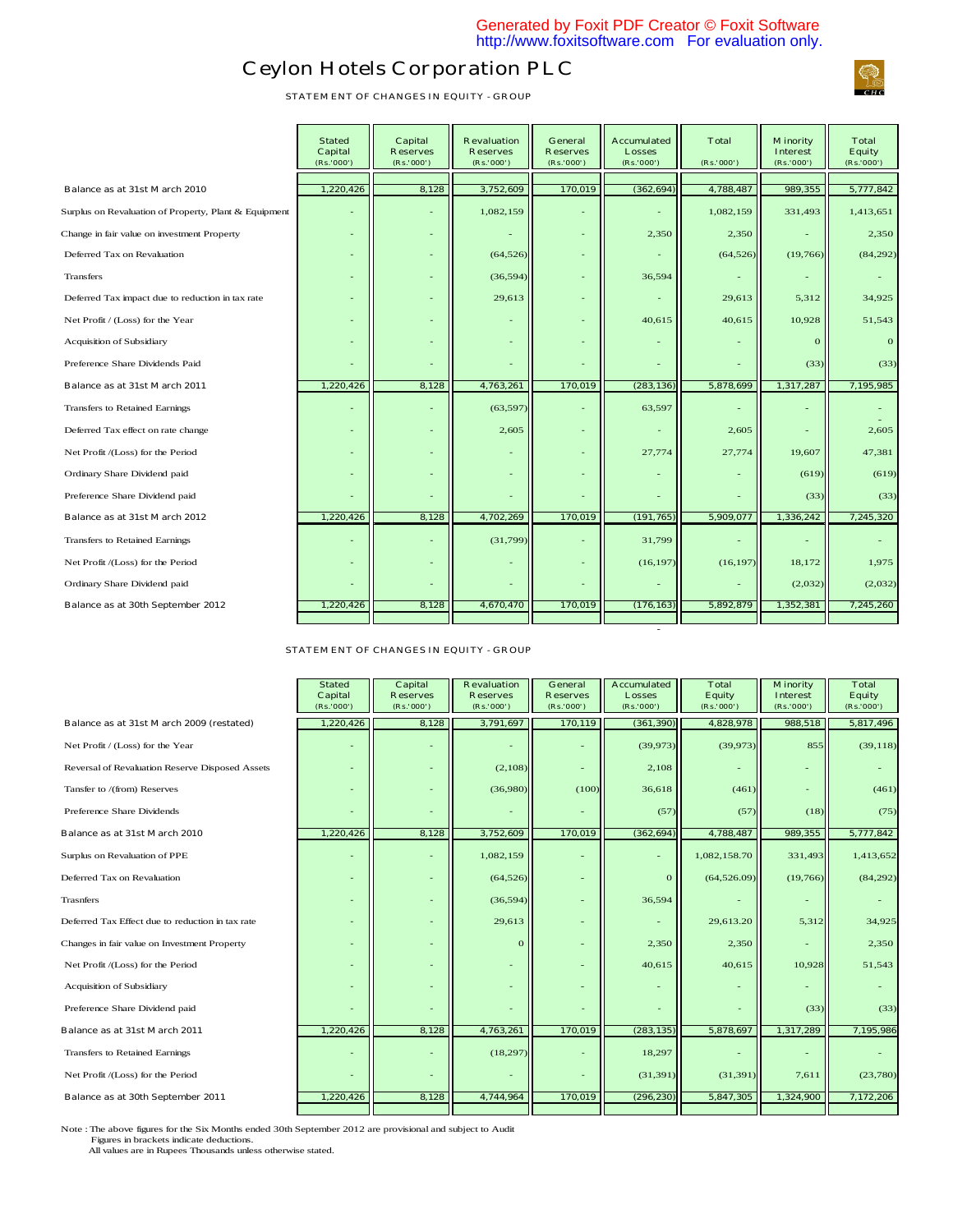**Cash Flow Statement** 

r



|                                                                           | Group                   |                         | <b>Company</b>         |                       |
|---------------------------------------------------------------------------|-------------------------|-------------------------|------------------------|-----------------------|
|                                                                           |                         |                         |                        |                       |
| For the Year Ended 30th September                                         | 2012                    | 2011                    | 2012                   | 2011                  |
|                                                                           | (Rs. '000')             | (Rs. '000')             | (Rs.'000')             | (Rs. '000')           |
| <b>Net Profit /(Loss) before Taxation</b>                                 | 9,228                   | (18, 719)               | (12, 399)              | (38, 054)             |
| Adjustments for:                                                          |                         |                         |                        |                       |
| Depreciation                                                              | 65,629                  | 68,405                  | 27,087                 | 29,141                |
| Provision for Gratuity                                                    | 1,612                   | 997                     | 499                    | 554                   |
| <b>Finance Cost</b>                                                       | 30,037                  | 32,621                  | 8,232                  | 31,691                |
| Loss on Transfer of PPE                                                   |                         |                         | 132                    |                       |
| <b>Amortisation of Government Grant</b>                                   |                         | (360)                   |                        | (360)                 |
| Loss on Disposal of Property Plant & Equipment                            | 1,163                   |                         | 1,163                  |                       |
| Other Operating Income                                                    | (42, 296)               | (15, 382)               | (27, 567)              | (5, 129)              |
| <b>Operating Profit before Working Capital Changes</b>                    | 65,373                  | 67,561                  | (2, 853)               | 17,843                |
| (Increase) / Decrease in Inventories                                      | (4,106)                 | (3,211)                 |                        | (4,917)               |
| (Increase) / Decrease in Debtors & Other Receivables                      | (36,981)                | (39, 846)               | (24, 798)              | (91, 623)             |
| Increase / (Decrease) in Trade Creditors & Other Payables                 | 42,745                  | 81,953                  | 65,957                 | 116,270               |
| <b>Cash Generated from Operations</b>                                     | 67,031                  | 106,457                 | 38,306                 | 37,573                |
|                                                                           |                         |                         |                        |                       |
| <b>Income Tax Paid</b>                                                    | (11, 568)               | (8,998)                 |                        | (49)                  |
| Finance Expenses Paid                                                     | (30,037)                | (32, 621)               | (8,232)                | (31,691)              |
| Other Operating Income                                                    | 42,296                  | 15,382                  | 27,567                 | 5,129                 |
| <b>Gratuity Paid</b>                                                      | (265)                   | (3,070)                 | (88)                   | (115)                 |
| <b>Net Cash Inflow from Operating Activities</b>                          | 67,456                  | 77,151                  | 57,553                 | 10,846                |
| Cash Flow from/(used in) Investing Activities                             |                         |                         |                        |                       |
| Acquisition of Property, Plant & Equipment                                | (48, 321)               | (80,908)                | (14, 952)              | (56, 647)             |
| Proceeds From Disposal of Property Plant & Equipment                      | 304                     |                         | 304                    |                       |
| Net Cash flow from/(used in) Investing Activities                         | (48, 017)               | (80,908)                | (14, 648)              | (56, 647)             |
| Net Cash Inflow/(Outflow) before Financing Activities                     | 19,439                  | (3,757)                 | 42,906                 | (45, 801)             |
| <b>Cash Flow from/(used in) Financing Activities</b>                      |                         |                         |                        |                       |
| Dividend paid to minority                                                 | (2,032)                 |                         |                        |                       |
| Repayment of Interest Bearing Borrowings                                  | (40, 986)               | (18, 131)               | (27, 825)              | (17,216)              |
| Increase in Interest Bearing Borrowings                                   |                         | 216,500                 |                        | 216,500               |
| Net Cash flow from (used in) Financing Activities                         | (43, 018)               | 198,369                 | (27, 825)              | 199,284               |
| Net Increase/(Decrease) in Cash & Cash Equivalents                        | (23, 579)               | 194,612                 | 15,081                 | 153,483               |
| Net Cash & Cash Equivalents at the beginning of the Period                | (39, 732)               | (234, 343)              | (83, 624)              | (237, 108)            |
| Net Cash & Cash Equivalents as at 30th September                          | (63,311)                | (39, 731)               | (68, 544)              | (83, 624)             |
|                                                                           |                         |                         |                        |                       |
|                                                                           |                         |                         |                        |                       |
| Analysis of Net Cash & Cash Equivalents as at 30th September              |                         |                         |                        |                       |
| Cash & Cash Equivalents                                                   | 47,986                  | 66,194                  | 7,477                  | 7,444                 |
| <b>Bank Overdraft</b><br>Net Cash & Cash Equivalents as at 30th September | (111, 297)<br>(63, 311) | (105, 926)<br>(39, 731) | (76, 021)<br>(68, 544) | (91,068)<br>(83, 624) |
|                                                                           |                         |                         |                        |                       |

Note : The above figures for the Six Months ended 30th September 2012 are provisional and subject to Audit Figures in brackets indicate deductions.

All values are in Rupees Thousands unless otherwise stated.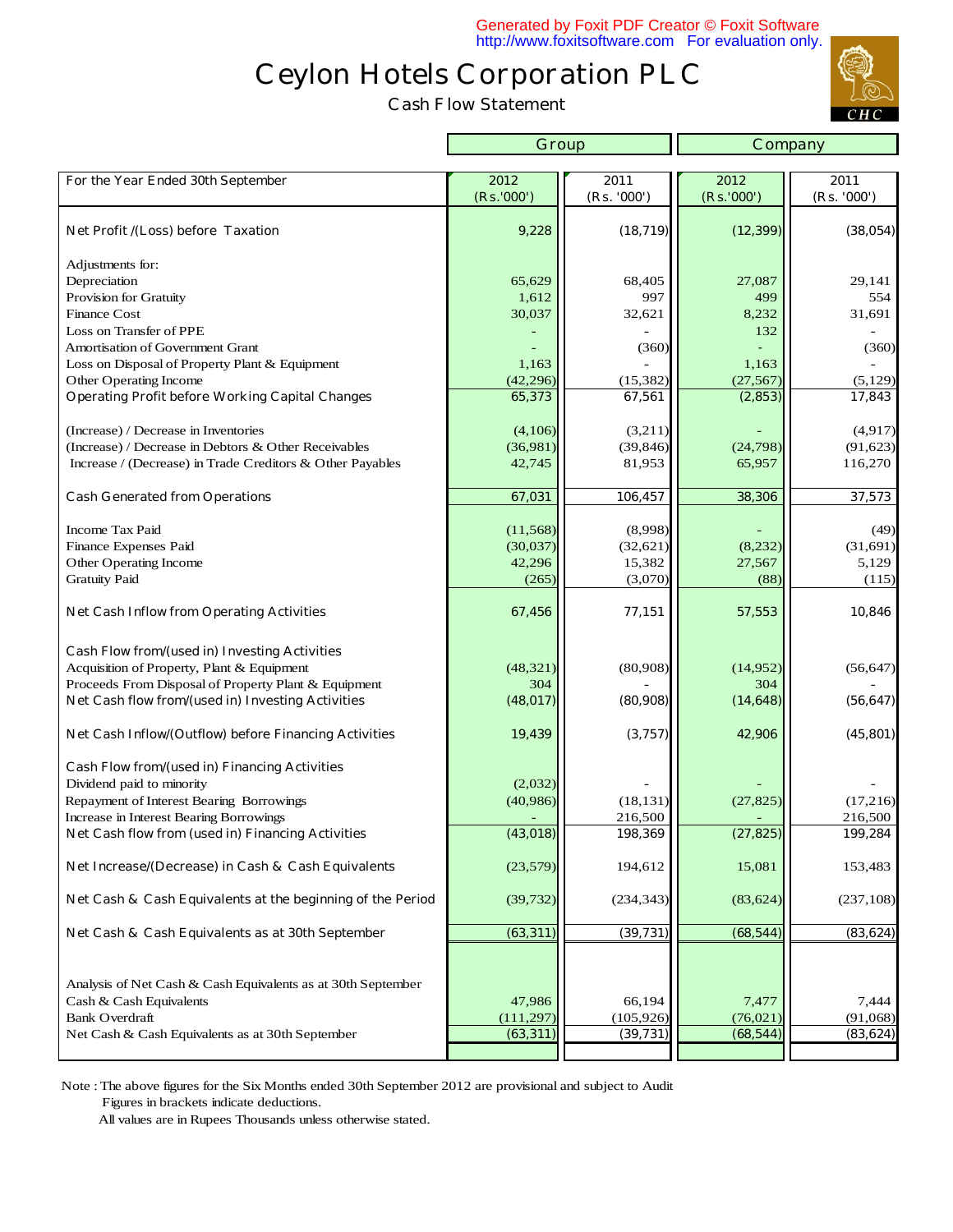## **SHARE INFORMATION**



- <sup>1</sup> 1. The Public Share Holding as at 30th September 2012 17.65%
- 2. Directors Share Holding as at 30th September 2012

| <b>Name of Director</b>              | Ledger | <b>CDS</b> | <b>Total</b> |
|--------------------------------------|--------|------------|--------------|
|                                      |        |            |              |
| Mr. Lakshman Samarasinghe - Chairman | 131    | 2,894      | 3,025        |
| Mr. Sanjeev Gardiner                 | Nil    | Nil        | Nil          |
| Dr. Dennis Aloysius                  | Nil    | 10,069     | 10,069       |
| Mr. Priyantha Maddumage              | Nil    |            |              |
| Dr. Chrisantha Nonis                 | Nil    | Nil        | Nil          |
| Mr. Kuvera De Zoysa                  | Nil    | Nil        | Nil          |
| Mr.Gunapala Tissakuttiarachchi       | Nil    | Nil        | Nil          |
| Mr. E.M.Mangala Boyagoda             | Nil    | Nil        | Nil          |

3. Top 20 Ordinary Shareholders as at 30th September 2012

| <b>Name</b>                                               | <b>Position</b> | <b>No of Shares</b> | $\frac{0}{0}$ |
|-----------------------------------------------------------|-----------------|---------------------|---------------|
| Ceylon Hotels Holdings (Pvt) Ltd                          |                 | 120,944,925         | 70.38         |
| <b>Employees Provident Fund</b>                           | $\overline{2}$  | 20,538,515          | 11.95         |
| Seylan Bank Ltd/The Galle Face Hotel Co .Ltd              | $\overline{3}$  | 9,893,056           | 5.76          |
| Bank of Ceylon - No 2                                     | $\overline{4}$  | 5,975,000           | 3.48          |
| <b>National Savings Bank</b>                              | 5               | 3,304,900           | 1.92          |
| Mr Hamish Winston Mcdonald Woodward                       | 6               | 723,173             | 0.42          |
| Sampath Bank PLC/Capital Trust Holdings (Pvt) Ltd         | $\overline{7}$  | 353,301             | 0.21          |
| Seylan Bank PLC/Mr.Arunasalam Sithampalam                 | 8               | 320,800             | 0.19          |
| Mr. Kanishka Nuwan Karunaratne                            | 9               | 276,500             | 0.16          |
| Sithlanka (Pvt) Ltd                                       | 10              | 199,500             | 0.12          |
| <b>Associated Electrical Corporation Limited</b>          | 11              | 196,713             | 0.11          |
| Seylan Bank PLC/Capital Trust Holdings (Pvt) Ltd          | 12              | 175,620             | 0.10          |
| Mr. Vivendra Lintotawela                                  | 13              | 150,300             | 0.09          |
| Mr.S.M.H.Mohamed                                          | 14              | 132,804             | 0.08          |
| Cocoshell Activated Carbon Company Ltd                    | 15              | 127,500             | 0.07          |
| Waldock Mackenzie Ltd / Mr.M.S.F.Haqque Waldock Mackenzie | 16              | 126,300             | 0.07          |
| Mr.Piyadasa Guruge                                        | 17              | 125,000             | 0.07          |
| Premapala Pitipanaarachchi                                | 18              | 125,000             | 0.07          |
| Mc Larens Holdings Ltd                                    | 19              | 115,000             | 0.07          |
| Mr.Derek Joseph De Silva Wijeyeratne                      | 20              | 112,600             | 0.07          |
| Sub total                                                 |                 | 163,916,507         | 95.39         |
| Balance held by others                                    |                 | 7,908,894           | 4.60          |
| Total number of shares                                    |                 | 171,825,401         | 100.00        |